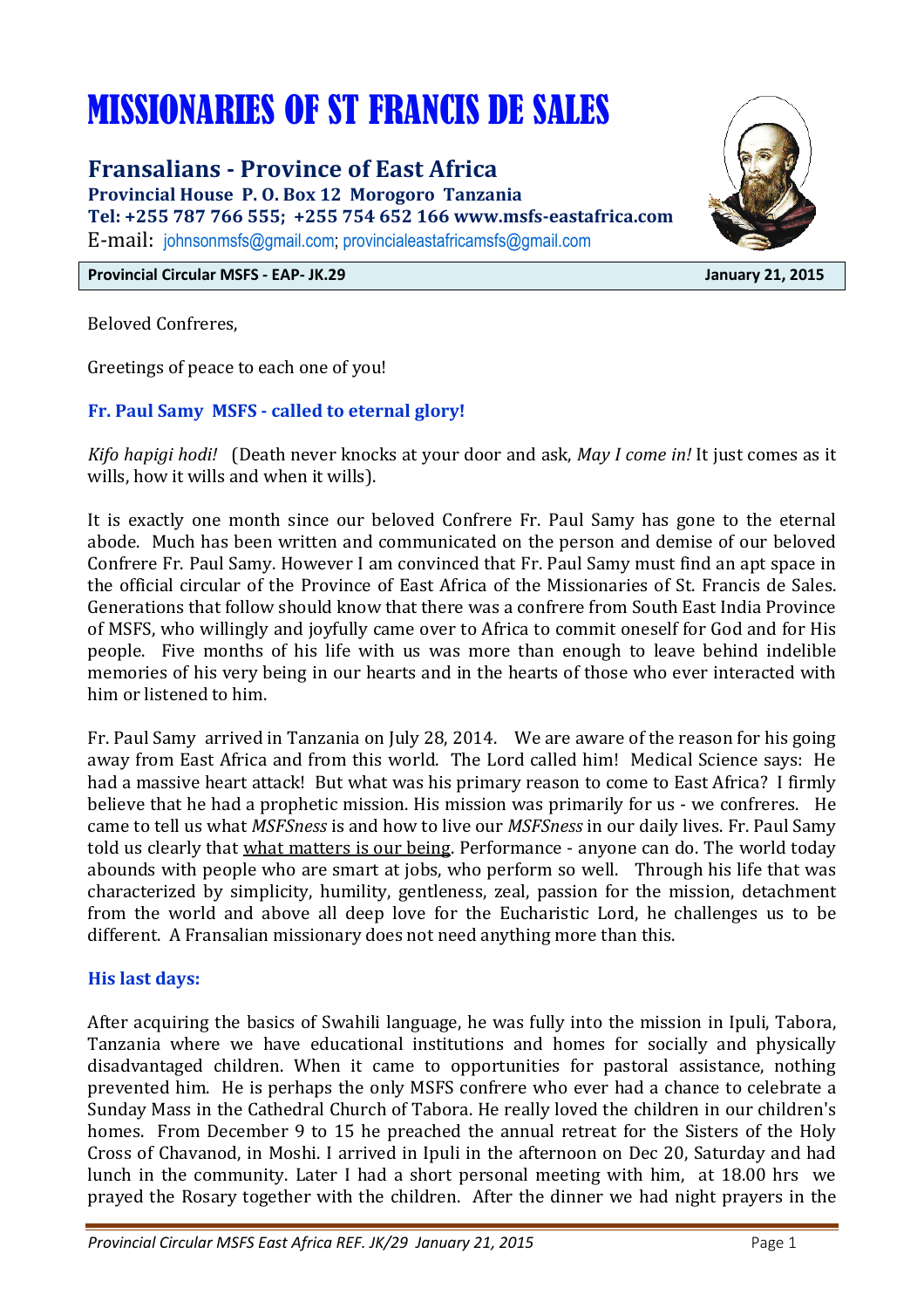community. After the night prayers, I had personal meeting with two candidates who were serving in Ipuli. From 21.45 to 23.00 hrs we had informal community meeting with Fr. Reji Pendanath Fr. Paul Samy. When I went to bed around 23.15 hrs it was Fr. Paul Samy who brought to my room warm water to drink.

On December 21, Sunday morning soon after the breakfast I left for Itaga Parish (20 kms from Ipuli) where we had the installation of Fr. Ngowi Innocent MSFS as the Parish Priest. Fr. Paul Samy and Reji Pendanath too came a bit later and joined us in the Eucharistic celebration and lunch in Itaga. Rev. Fr. Rwechungura Faustine the Vicar General of the Archdiocese of Tabora was the one who officiated the installation. At 15.00 hrs Fr. Reji and Fr. Paul Samy left for Itaga. They had evening tea, short usual evening walk etc.

At 19.10 hrs he offered to celebrate the Mass in our MSFS Community Ipuli for the Sisters of St. Joseph of Annecy (collaborators in MSFS Mission in Ipuli), as the Sisters had travelled from Arusha after their annual retreat at LCI. Just at the very beginning of the Mass while giving the introduction he paused for a while, collapsed with making a loud cry. The Sisters tried their best to give First Aid. Immediately Fr. Reji was alerted and as he was seeking medical assistance in less than two minutes Fr. Paul Samy left us.

At 19.15 hrs East Africa Time, our beloved confrere Fr. Paul Samy left for his eternal abode. The last words he spoke to me that afternoon were "Yes Father". It was as he was leaving from Itaga, I reminded him to take care of certain aspects and he responded with a smile in his typical style "Yes Acho" (meaning Yes Father) and he got into the car and went.

The Last words he spoke to us as priest and as our fellow human being was what he shared in the introduction of the Holy Mass. " Let us always do the will of God".

At 18.00 hrs I had the community meeting with the confreres in Itaga and at exactly 19.20 hrs, in Itaga we started our evening prayers and the ceremony of Installation of Fr. Ngowi Innocent MSFS as the Local Superior. Hence we could not attend the phone till 19.50. The news of the death of Fr. Paul Samy was more than shocking. I had nothing but to offer to the Lord the entire situation and tell to Jesus what Fr. Paul Samy told me as his last words. I told in my heart repeatedly "Yes Jesus, Yes Jesus". The next thing from my part was to communicate the news to Rev. Fr. Dharmaraj Antony the Provincial Superior of South East India Province. It was already 22.30 hrs in India. I reached him through the mobile of Fr. Devadoss Francis. Fr. Dharmaraj received the news with great serenity and consoled me, taking away my apprehensions and struggles as to how to console him and to convince him of this unbelievable event.

Soon, from Itaga we reached Ipuli and witnessed the reality. The unexpected, unbelievable and the least desired has happened. The news was communicated to all. I heard confreres and others bursting to tears. Thanks to the cooperation of all concerned, very specially the Sisters of St. Ann of Luzern the body was dressed up and after the initial prayers and blessings, was shifted to the Mortuary of the Military Hospital in Tabora at 22.00 hrs. Meanwhile many priests from the Diocese and religious came had to say "pole" (condolences) and to pray for the departed. Our confreres from Bukene, Lububu and Mwakata too reached around 23.15 hrs. We prayed for our departed confreres and the timely presence of the confreres strengthened one another.

On Monday December 22, at 9.30 hrs we had requiem officiated by the Vicar General of Tabora. Many priests - diocesan and religious - and sisters and the staff participated in the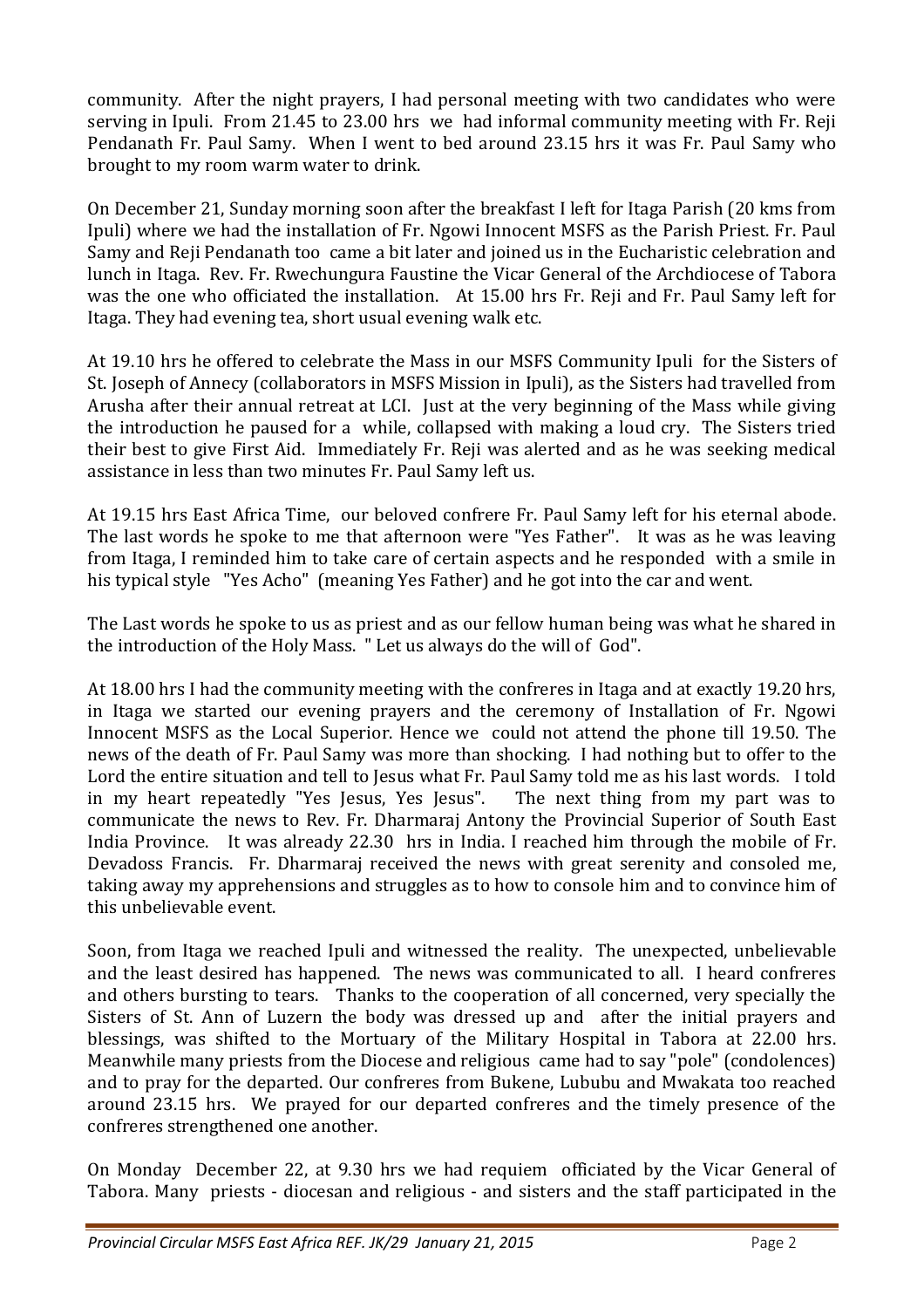Mass. At 14.00 hrs I left for Morogoro by road together with Fr. Soosai Robert the bursar who had just come the previous day to Tabora in order to render pastoral assistance in Bukene during the Christmas days. We reached Morogoro at 00.30 hrs on 23.12. On the same day (TUE) at 11.30 hrs we had another requiem Mass officiated by me in our parish of Our Lady of Compassion, Mji Mpya Dar es Salaam. The Mass was attended by many priests and religious around Dar es Salaam and Morogoro. At the end of the Mass, there was sharing from Bro. Sebowa Lawrence MSFS and Sr. Lucy Maliekal the Delegation Superior of the Holy Cross - about their lived experiences with Fr. Paul Samy, although for short time. Those sharings really moved the hearts of all even those who never met Fr. Paul Samy. As in the local custom, the parish leader also expressed their condolences to us and to the dear ones of the departed.

Meanwhile due to the consistent and strenuous efforts of Fr. Kallarackal Sheejan logistics could be arranged to transport the mortal remains of Fr. Paul Samy from Tabora to Dar es Salaam and then to Chennai. Although Tabora has an Airport, there are no passenger flights these days. Hence on Dec 23, TUE at 11. 00 hrs the body was taken to Dar es Salaam by a chartered flight from Dar to Tabora and back to Dar. Fr. Kallikattu Francis MSFS and Sr. Shalini S.H.Sp. came by the same flight from Dar es Salaam and accompanied the body to Dar and it arrived in Dar at 13.30 hrs. In Tabora while taking the body from Hospital to the flight it was accompanied by the Vicar General and many priests and sisters. Soon after reaching Dar the body was taken to the mortuary in Aga Khan Hospital. At the same time we got all the documents cleared from the Indian High Commission in Dar es Salaam with the green signal that we can transport the body to India. Around 20.00 hrs the same day the Cargo booking was finalized. Fr. Antonysamy Sebastian and I were to accompany the body and our tickets too were confirmed by 21.00 hrs.

On the following day on December 24, at 11.00 hrs the body was brought to the Cargo Section at Dar es Salaam International Airport in order to finish all the transport formalities. At 18.00 hrs when the whole world was preparing for the birth of our Saviour we boarded the Flight - Qatar Airways - bound to Doha and later to Chennai, India. With total 10 hours of flying time and with 18 hours of long waiting in Doha we landed in Chennai at 01.45 hrs on December 26, 2014. Thus we had our Christmas at Doha Airport - a unique Christmas !

# **In India**

Fr. C. Sebastin Raj, one of the Provincial Councillors of SE India Province and Fr. Francis Devadoss, Fr. Ignazi Muthu and others were there at the airport to receive us. After going through the clearance process at the cargo office for about three hours, we received the body of Fr. Paul Samy and left for Trichy at 05.00 hrs and reached Trichy at 09.30 hrs. Some of the confreres were already there at Child Jesus Hospital, Trichy to receive the body. After due preparations at the hospital body was made ready for the for public presentation. Then it was was moved to S.F.S. Minor Seminary, Pudukkottai at 10.45 hrs. A big crowd of our confreres, relatives of Fr. Paul Samy and laity was already waiting at S.F.S. Minor Seminary, Pudukkottai to pay the last homage.

The ambulance with the body, reached the Seminary by 11.45 hrs and amid loud cries and unstoppable tears, the body was shifted from the ambulance to the seminary. At the auditorium of the seminary, the body was kept for prayers and paying the homage. After that it was initially blessed by both the Provincials of the SE India and East-Africa Provinces. A lot of people turned up to pay their homage to the body of Fr. Paul Samy.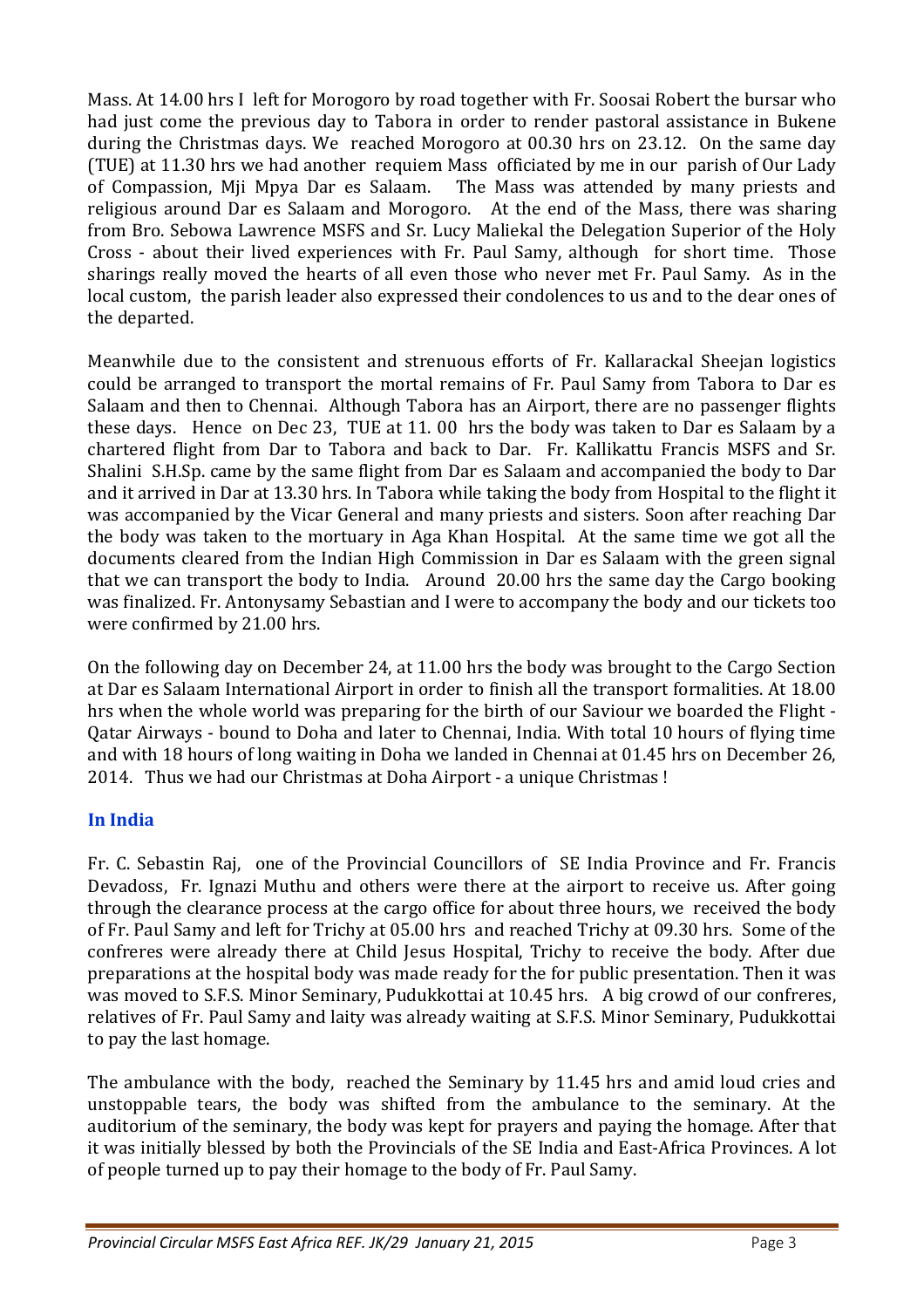At 14.40 hrs the funeral service started with a procession towards the basket-ball court in the Seminary, where the Holy Mass was arranged. Rev. Fr. Anthony Dharmaraj, the Provincial of the SE India Province presided over the Holy Eucharist. With him at the altar were Rev. Frs. Johnson Kallidukil, the Provincial Superior of the East-Africa Province, A. Lawrence, the former Provincial of the SE India Province, George Koottinal, the Rector of S.F.S. Minor Seminary, Pudukkottai, Sebastian Kuzhupil of the East-Africa Province and B. Francis Xavier and N. Arokiaselvam, the batch mates of Fr. Paul Samy. Nearly hundred priests, fifty sisters and six hundred lay people were there participating at the Holy Mass and praying for the Soul of Fr. P. Paul Samy. As members of East Africa Province we were 7 confreres present, including Fr. Johnson Napoleon, Fr. Jose Eriyanickal and Fr. Mathew Thazhathukunnel.

At the conclusion of the Eucharistic celebration several persons shared their messages apt for the occasion. Fr. Dharmaraj read out also a few messages from among many that he had received from the Confreres and friends. After that, the body was taken in procession and with final prayers said by both the Provincials of the SE and East-Africa Provinces, it was laid to rest in the Seminary Cemetery at 17.30 hrs.

# **Eternal rest, grant unto him O Lord! & Let perpetual light shine upon him!**

# **MAY HE REST IN PEACE!**

# **Our gratitude**

Give thanks to God in all circumstances (Ref. I Thes 5:18). We thank God for what has happened. Surely He knew it before it happened and we know it only after it has happened. It is now for us to discern and to understand why it has happened and what message it gives to us. Perhaps God does not reveal to us and perhaps in the course of time he would tell us. He has surely a purpose in whatever happens. Let us thank God for accompanying us in this time of trials.

We thank His Grace the Most Rev. Paul Ruzoka the Archbishop of Tabora, Fr. Rwechungura Faustine, the Vicar General, the Diocesan Clergy for the great expression of their solidarity in this time of sadness and uncertainty. We do really appreciate the timely and quality helps rendered by the Sisters of St. Ann in Ipuli in medical matters and logistics in taking care of the mortal remains of Fr. Paul Samy. Together with Fr. Reji Pendanath and our candidates, those who witnessed the death of Fr. Paul Samy were the Sisters of St. Joseph. We thank them for handling the situation with serenity and confidence. We deeply appreciate the timely presence of MCBS Fathers and other religious in Tabora. We also thank all those who prayed with us in Tabora, Dar es Salaam and all those who offered the Holy Masses in their respective places. We also thank our confreres in Mji Mpya, Dar es Salaam for organizing the requiem and for the confreres, priests, religious and friends from Dar and Morogoro who participated in the requiem and expressed the "pole". I must express my special thanks to Fr. Sheejan Kallarackal for the very efficient management of the logistics and the connected matters.

Our deep and sincere gratitude to Rev. Fr. Dharmaraj Antony MSFS the Provincial Superior of MSFS South East India Province, the Provincial Curia and the entire Province for their being with us in this time of sadness and trials. We are grateful to the SE Province for allowing us to have the taste of such a missionary in the person of Fr. Paul Samy. We thank them for their understanding and concern for us. We thank the beloved family members of Fr. Paul Samy for accepting this event gracefully and in deep faith.

Many expressed their solidarity with us through their messages, calls and prayers. Our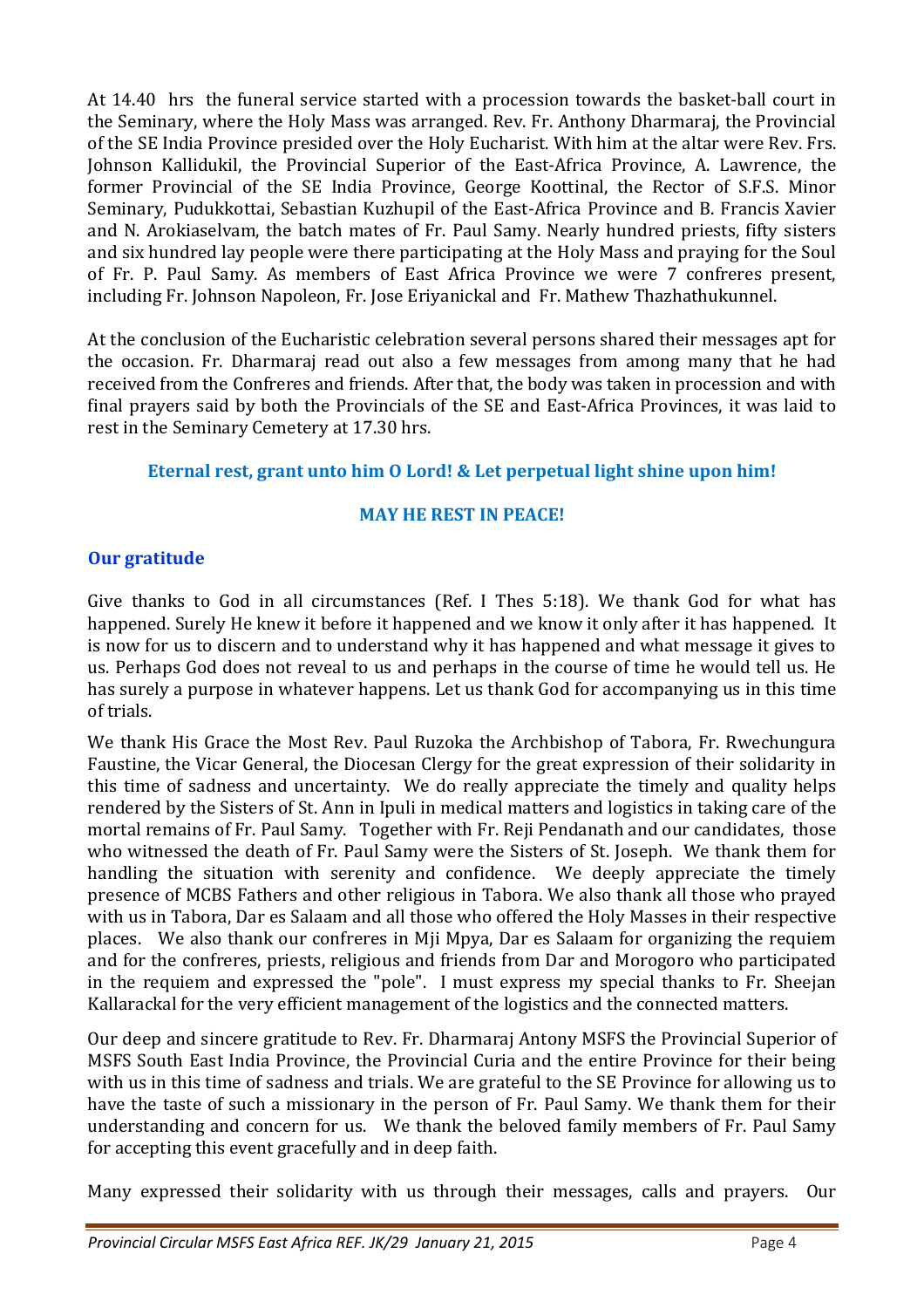special thanks to Rev. Fr. Abraham Vettuvelil MSFS our beloved Superior General, the Curia members and other provincials and confreres for the messages and prayers. We also received messages of condolences from the RSAT and RSCK and several religious congregations. Thanks to all for being together in this time when we face challenges.

My beloved Confreres, this event of death has touched every one of us. Again another challenging situation we have faced in our mission in East Africa. Every event of death has its unique nature and challenges. But in resolving this critical situation we were together. At no time, I felt left alone or hopeless. Your presence, prayers and helps in various ways, enabled us to do the best in the most optimal way in the given situation. Let us thank God that despite various challenges - challenges of distances, logistics, being unexpected event - the good God allowed us to give to our departed confrere worthy journey back home and to be laid to rest in the place in the home country.

My dear Fathers and Brothers, I do appreciate your spirit of spontaneity and ready service and your special concern for me in resolving this tough situation. We were together rowing the boat with a sense of purpose and determination through very turbulent seas. *Thank You* for this togetherness. Let us continue to be united in our very life and mission. Let no challenge make our spirit to droop. In deep faith let us believe that every challenge on way - is a preparation for greater challenge.

As individuals and as Province Family the Lord wants us to be closer to him. Not only mere physical closeness. The Lord wants us to be like him. Naturally it involves the process of purification. (Ref. Mica 3:3) The Lord will hit us on the anvil till our faces become smooth to that extend He can see His face being reflected on our faces. He hits us because he loves us and cares for us.

The fire of love that was in the life and person of Fr. Paul Samy may become a guiding force in our days to come. Let us be proud of our confrere about whom our people say with conviction today: Fr. Paul Samy was a man of God - who loved God and who loved us.

# **The Forums in the Forums in the Province**

The Provincial Administration considers it apt to include every priest confrere in one Forum or another, irrespective of the fact of one's present apostolate. Surely in most cases the person is a member of the Forum depending on the apostolate. Now the priests who are outside East Africa and who are students too are placed in Forums. Due to the distances they may not be able to participate in the meetings. However they are requested to share their concerns in the respective forum and respond to the agenda that would be sent prior to the meeting.

The various Forum meetings of our Province would be held on these days:

| <b>FEB</b>       | 12 |       | THU Stewardship Forum Meeting, Provincial House, Kihonda |
|------------------|----|-------|----------------------------------------------------------|
| <b>FEB</b>       | 13 | FRI – | Education Forum Meeting, Provincial House, Kihonda       |
| MAR <sub>2</sub> |    |       | MON Formators Forum Meeting at LCI, Arusha               |
| MAR 11           |    |       | WED Social and Innovative Ministry Form Meeting in Ipuli |
| JUNE 16          |    |       | TUE Superiors Forum Meeting at Provincial House, Kihonda |
| IUNE 17          |    |       | WED Pastoral Forum Meeting at Provincial House, Kihonda  |

Please make sure that we participate in these meetings without fail. The list of the members of the Forum will be made available soon.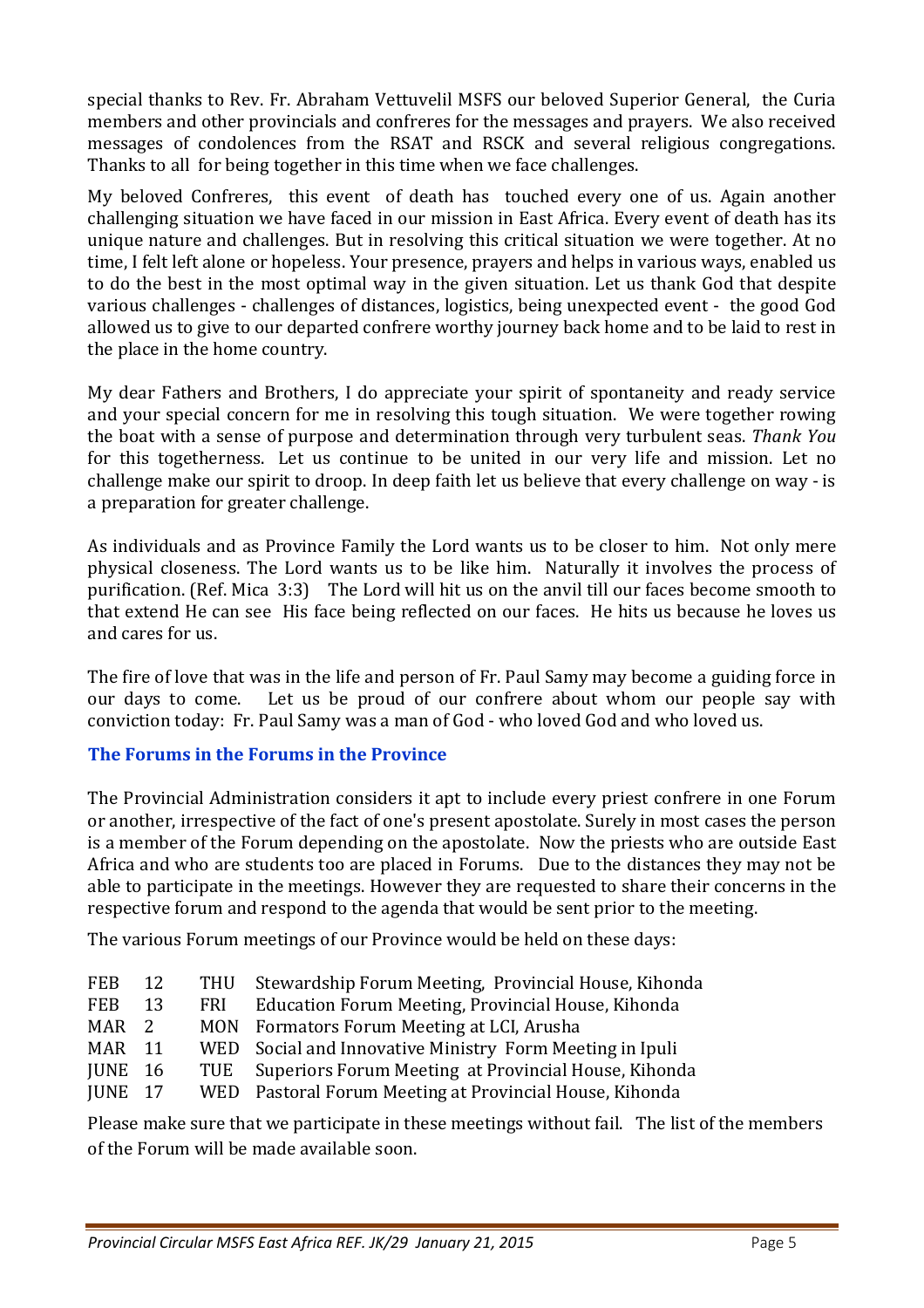#### **Annual Retreat 2015**

This year we will have two sessions of retreat as follows:

May 27 June 1- WED to MON Annual Retreat for Priests (Session 1) In Uganda:

Arrival 27 evening.

 $\triangleright$  July 11-16 SAT to THU Annual Retreat for the Priests (Session 2) in Tanzania:

Arrival 11 evening.

Please enrol your names with me for the retreat so that we can make the necessary arrangements at the venue. The exact venue will be made known after further arrangements are made.

#### **Pilgrimage to Namugongo - Uganda**

There is the plan to go for a pilgrimage on May 27 to the Shrine of Ugandan Martyrs, Namugongo. All the participants who come for the retreat in Uganda can make the program in such a way that during the morning hours on May 27 we have the Mass in Shrine and then proceed to the retreat.

#### **New Address**

Fr. Perumanoor Tomychan is greeting us from Philippines: His address:

East Asian Pastoral Institute P. O. Box 221, UP Campus, Quezon City 1101Philippines Tel +63 9266 373 713

## **Fransalian Development Board**

Provincial Administration has now constituted Fransalian Development Board. It is a consultative body established by the provincial administration with the following functions assigned to it.

The FDB studies the feasibility of the project proposed and submit its report to the provincial administration. This includes but not limited to matters relating to:

- a) Technical aspect (structural designs, size, etc)
- b) Geographical Aspect (buying the Land, location etc.)
- c) Logistical aspect (buying vehicle etc.)
- d) Financial viability
- e) Social Relevance of the Project
- f) Sustainability Aspect of the Project
- g) Resource Mobilization
- h) Monitors the implementation and development of the project
- i) Ensuring the timely reporting of the project development to the concerned agencies
- j) Studies the need and possibilities of acquiring and disposing the capital assets like land, vehicle, machineries, equipments etc.
- k) Plans, executes and monitors the social development activities under the umbrella of FOSTER in different communities.

The Provincial Administration has constituted the FDB consisting of the following members:

- Fr. Provincial: Ex- officio Member- Chair Person Fr. Provincial Bursar: Ex- Officio Member- Convener
- 
- Fr. Thomas Chozhithara Member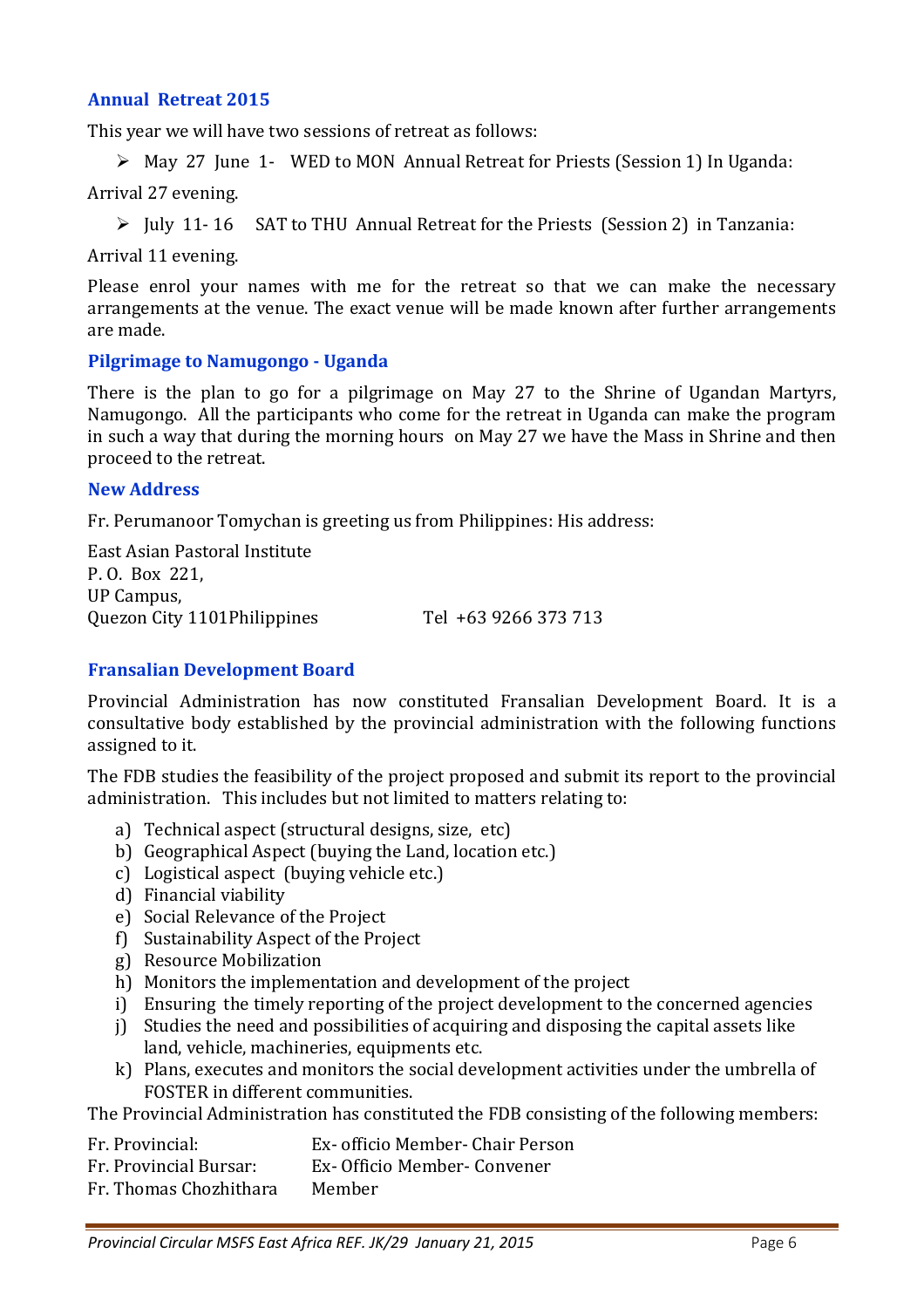Fr. Sheejan Kallarackal Member Fr. Sebastian Nirappel Member Fr. Jomat Kollappallil Member The first meeting will be held on March 10, 2015 at MSFS Community Ipuli.

## **The Province Finance Committee**

The following confreres would be the members of the Province Finance Committee

| Fr. Provincial Bursar:          | Ex-officio Member- Convener |
|---------------------------------|-----------------------------|
| Fr. Thomas Kochuparampil Member |                             |
| Fr. Sunny Vettickal             | Member                      |
| Fr. Jose Eriyanickal            | Member                      |
| Fr. Jomon Joseph                | Member                      |
| Fr. Sebastian Williams          | Member                      |

The functions of the finance committee will be defined based on the proposals made by the Stewardship Forum Meeting.

#### **The new mode of Administration of institutions.**

As communicated to you on October 20, 2014, the Provincial Administration envisages changes administrative structures of our institutions

The new Governance and the General Chapter 2013 call upon us to focus on the communitarian aspect of our ministries. It was emphasized again in our provincial congress articulating specifically in our Statement and action Plan. For implementing the spirit of this new direction we shall have the offices of the Manager and the Administrator established in all our institutions. They work in close collaboration with the Provincial Superior and the PCIC in their respective apostolate.

#### *The office of Manager*

- a) Manager represents the Provincial Superior in the local place.
- b) He manages the institution in terms of guidance, directions and interventions for the welfare of the mission.
- c) He acts as link between the Provincial Administration and the institution in official matters.
- d) The manager signs all the legal documents together with the administrator.
- e) Manager supervises together with the Administrator in consultation with LGB the planning, implementation, monitoring and evaluation of our institutions and its developments.

## *The office of Administrator*

- a) Administrator takes care of the daily running of the Institution effectively.
- b) He plans the developmental activities of the institution together with the Manager.
- c) It is the duty of the Administrator to do the budgeting, book keeping and accounting.
- d) He plans the daily activities/academic activities etc of the institution.
- e) The administrator will be representing the institution in the respective forum meetings, ecclesiastical and civil offices.

#### *Board of Governance*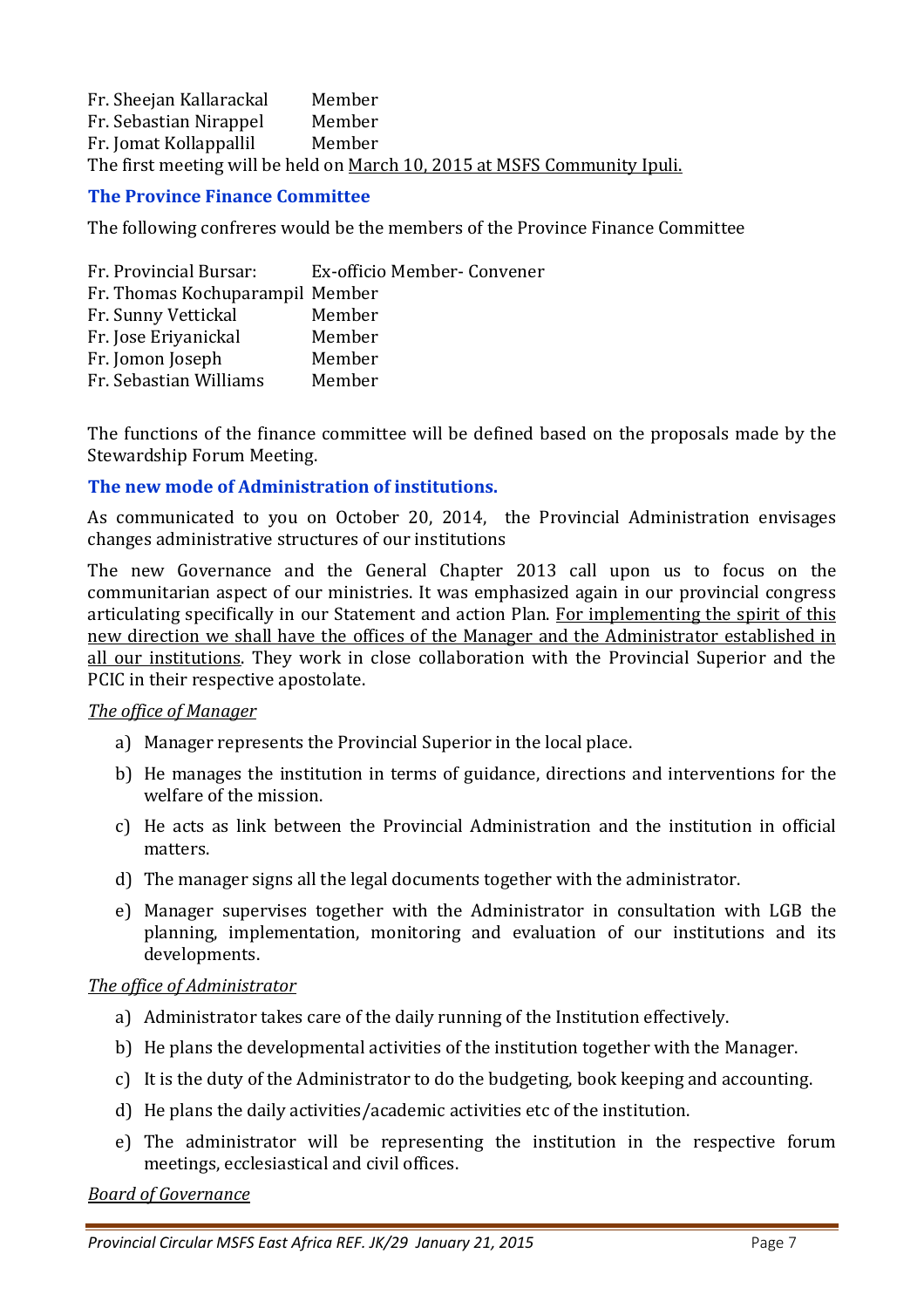Where applicable and when not contrary to the government regulations the Manager will be the Chair person and the Administrator will be the Secretary respectively of the board of the institution.

This new structure is generally effective from this date of the promulgation. However it comes to force in individual cases with official writing from the office of the Provincial. Until then the status quo remains with regard to the functions assigned to each office.

# **Home Holidays**

Fr. Thazhathukunnel Mathew from December 14, 2014 to February 3, 2015

Fr. Chozhithara Thomas from January 20 to February 6, 2015

Fr. Gerald Stephen from February 16 to March 14, 2015

We wish them a good time with their dear and near ones.

## **Pilgrimage to Holy Land**

- Fr. Mattathil Sunny and Fr. Sebastian Williams from January 19 to February 7, 2015 by the Pontifical Institute of Notre Dame of Jerusalem Centre.
- $\triangleright$  Fr. Eriyanickal Jose will be going to Holy Land with a pilgrimage group from February 9 to 19 from Kerala, India.

We thank God for this beautiful opportunities for our confreres and pray for them and for those who made this possible for us.

## **New Mission of Iyolwa**

The Mission of Iyolwa will be declared as a Parish entrusted to us on February 8, 2015. As informed earlier I would appreciate if you could be present for the same.

## **Circular from the Superior General**

Circular SG/AB 7 was sent to you yesterday. Please go through the content and the message for us very specially as we are in the year of the Consecrated Life and in the Year of Mission.

## **Mission Development Office Rome**

Fr. Cherukatt Thomas the Director of MDO is offering us great opportunities to help the needy situations in our mission in all the aspects. I appeal to you my dear confreres to prepare the necessary documents and profiles and send to the office of the Provincial Bursar. The project will be preliminary studied from the province by the Fransalian Development office and will be coordinated and forwarded to the MDO in Rome. Once your Documents are complete there will be no delay at all in submitting them to the MDO.

## **Jubilee Celebrations - Fr. Kochuparampil Pius**

On February 14, 2015 there will be at the Province level the Silver Jubilee Celebration of the Priestly Ordination of Fr. Kochuparampil Pius. It is an occasion for us to join the jubilee priest to thank the good God for the blessings given to him and given to us through the person and call of Fr. Pius. The Celebration will be Fransalian House Kola in the morning hours.

## **Our Confreres in GAH**

During these days I could visit our Confreres in Germany, Belgium and Austria and spend some time with them. Although the life and the mission has many challenges they are doing well. This time I did not go to Rome to meet our confreres in Rome.

# **Fr. Augustine Stephen Gerald MSFS**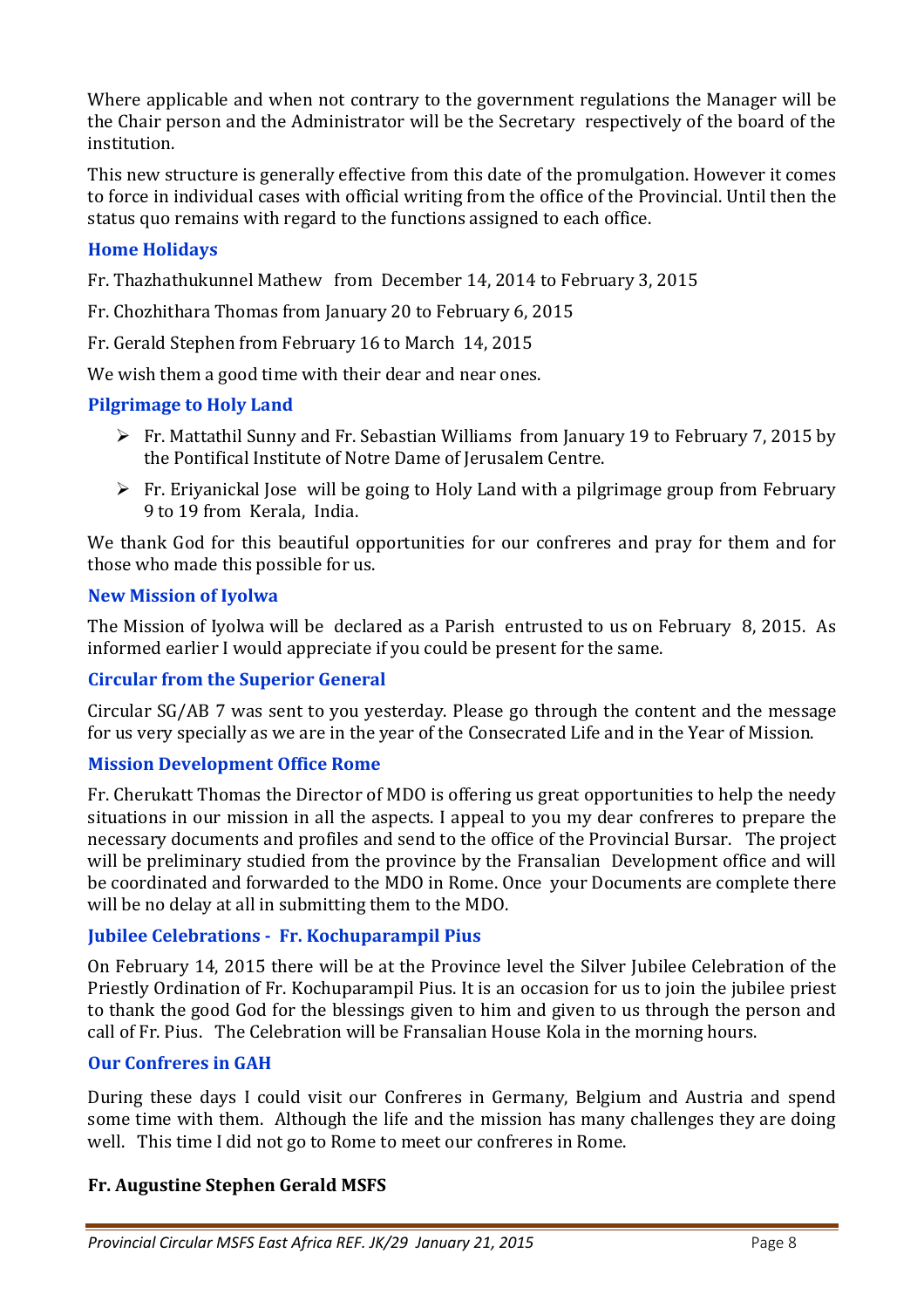After completing the basics of German language course in India, Fr. Gerald arrived in Austria on October 24, 2013. From November 2013 to August 2014 he was in Wien learning the language and assisting in the parishes of Marz and Rohrbach where Fr. Josef Giefing is the parish priest.

From the beginning of September 2014 he is in a new place called Gattendorf, in the Diocese of Eissenstadt, Austria. Together there are five parishes, and they are two priests who are in charge for these five parishes in the circumference of around 16 kms. The Parish priest is Rev. Fr. Roman Schwarz an Austrian priest and Fr. Gerald is assistant to him. Fr. Gerald stays alone in the presbytery in Gattendorf.

The pastoral activities consist in daily Masses, Bible sharing, visit the sick in the Hospital, Birthday visits to the elderly people, taking communion and ministering the Sacrament of Anointing to the sick and elderly people, preparation for the sacraments etc.

It was a joy for me to note that within the short period of time, Fr. Gerald could win the appreciation of all in the parishes. He has picked up the language well and he can now address any situation with confidence. Sure, he is still learning the language. Today I had meetings with the former Bishop Most Rev. Paul Iby, the present Vicar General Rev. Msgr. Martin Korpitsch, and the present Bishop Most Rev. Dr. Ägidius J. Zsifkovics. They are very appreciative of the good collaboration that we have with the Diocese and look forward to getting more missionaries into the Diocese.

# **Fr. James Panthalanickal MSFS**

Up on completion of his M.Phil, in the Catholic University of Leuven in Belgium, Fr. James was admitted to the Ph.D Program in Biblical Studies in September 2013. Evidently, he is now in the second year of his doctoral studies. The entire program runs for a period of four academic years. He spends the weekdays in the library engaging in the most crucial task of writing the doctoral dissertation. He resides at the American College in Leuven following the request of the Faculty of Theology to shoulder the responsibility of animating the Mater Dei Community of International Priests housed there. Besides, he is appointed by the Diocese of Brussels-Mechelen as a part-time pastor in a Dutch-Speaking parish called Sint-Servaas, Wemmel. There are six parishes clubbed together under the Federation of Wemmel. Presently, he assists the parish priest on weekends by celebrating one Holy Mass on Saturdays and three on Sundays with homily preached in Dutch. He follows a Dutch Course at the Language Institute in Leuven since working for a Dutch-speaking parish community demands a fair knowledge of Dutch. Occasionally on Tuesdays, he celebrate a Dutch Mass with a Prayer Group in Leuven which regularly prays for vocation to Religious and Priestly life and supports missionary activities. I too had the opportunity to celebrate Holy Mass with such a prayer group.

Despite the hectic and very demanding program of studies, Fr. James has taken the initiative of pastoral works and getting support for his life and studies. Through this keen interest we have some people of good will who support the cause of our formation. It was very much encouraging to see how the people appreciate his deep spirituality and seek him for spiritual assistance.

# **Fr. Packiam Wilson MSFS**

Fr. Wilson is working in the Archdiocese of Bamberg, Germany. Since September 2011 Fr. Wilson is in Seinsheim. There he has three parishes and three substations, the last parishes of Bamberg diocese, bordering with Wuerzburg diocese. There are about 1200 Catholics. He is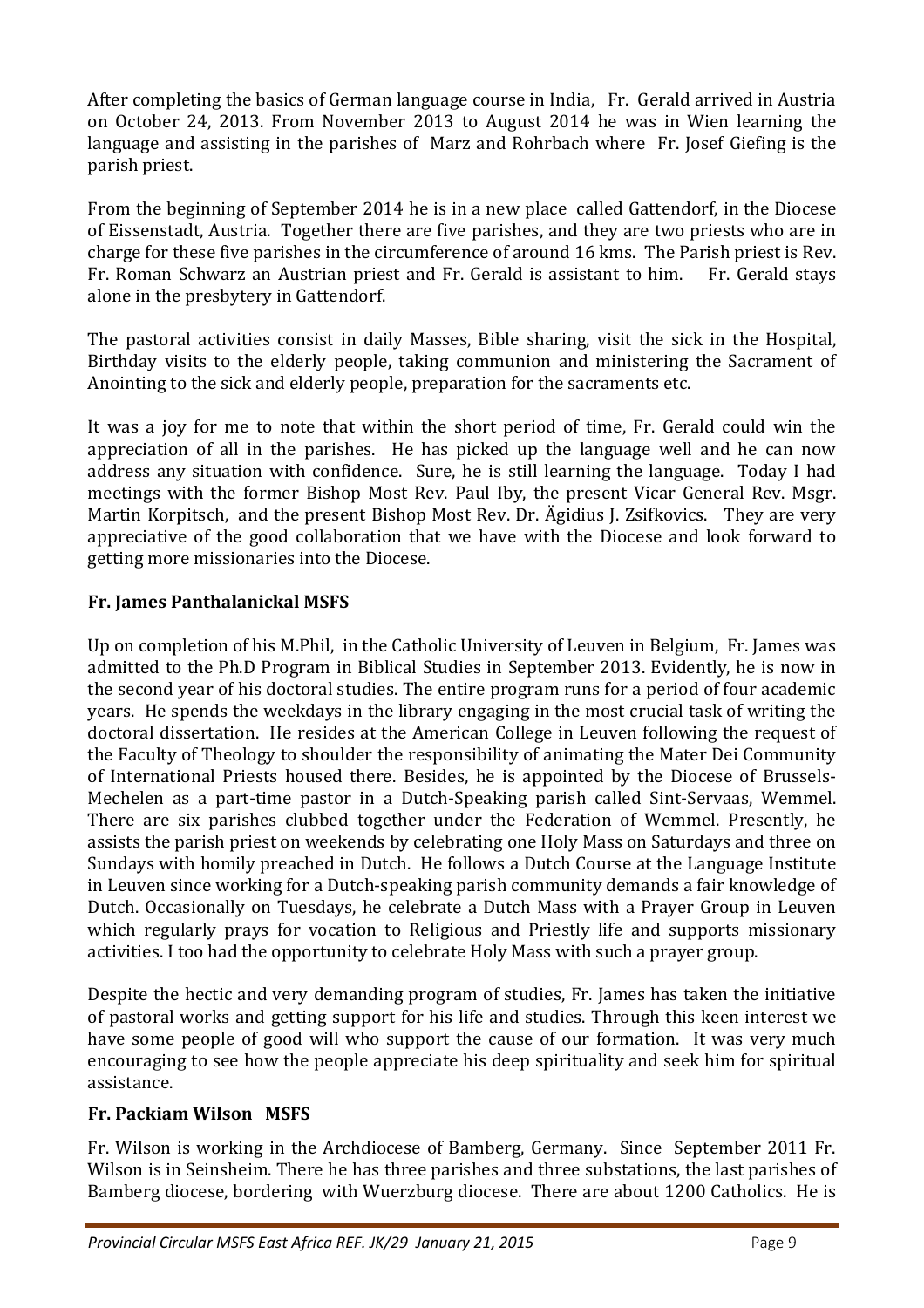the parish priest of three independent parishes together with three substations The three parishes are: Seinsheim, Tiefenstockheim, Huettenheim and the three Substations are: Iffigheim, Bullenheim, Waessendorf.

The activities include, Holy Masses and visit to the sick and elderly and preparing the children and parents for the sacraments. The priest has lot of administrative tasks. He needs to work in close collaboration with lay people who have also qualified themselves in Theology and Catechesis.

The pastoral administrative structure and way of functioning is different from that we are used to in Africa. The lay people are to be taken seriously and a co-operative style of functioning is very much demanded. The priest does not have absolute power like in some other parts of the world. Group activities and liturgical preparations with new ideas are needed to attract people.

There also the Protestant parish council together with Catholic parish council come together once in a year and discuss various themes and also organize senior citizens afternoons and have some programmes for them.

Due to various allergies and illnesses Fr. Wilson does not enjoy good health. However with the help of intense medical facilities he manages the life and works. I also had meeting with the personnel Director of the Diozese *Domkapitular* Rev. Msgr. Hans Schieber who appreciated the work done by MSFS in the Archdiocese.

## **Fr. Kochumalayil Sony MSFS**

Fr. Sony is working in the Diocese of Wuerzburg, Germany. He had passed the necessary exams to hold the posts of the parish priest and since three years he is working in the Parishes of: St. John the Bapitist Church, Euerdorf, St. John the Baptist Church, Wirmsthal (Filialchurch of Euerdorf), St. Vitus Church, Ramsthal, St. Laurentius Church, Aura a. d. Saale and Mary Assumption Church, Sulzthal. Each of these has its administrative structure all these Parishes together have an approx. number of 3540 Catholics. I had meeting also with the personnel Director of the Diocese Rev. Msgr Dietrich Seidel who really appreciated the efforts by MSFS to assist in the pastoral works of the Diocese.

The pastoral activities of Fr. Sony include: teaching Religion in the School, Preparing the children for the first holy communion, animating and guiding of the various Parish Councils and Finance Committees. Services to the old age home, visiting the sick and the aged, etc. Various Parish activities include: Parish Feasts, Women's Forums, various activities for the altar boys and girls, Sternsinger, Holy Communion, Confirmation and other liturgical activities.

He along with others face these challenges such as deterioration of the sense of sacred and modern concepts of religion, new theological thinking which sometimes does not go in line with the teachings the Church. He experiences lack of time for direct pastoral services due to the various organizational and administrative activities. Challenges again include, poor health condition due to chronic illnesses, lack of response from the part of the faithful to the various liturgical activities, lack of a sense of belongingness of the faithful to the community.

Perhaps the following statistics from his work would give a more picture of the pastoral situation of the parishes in General in Germany. During the year 2014 there were 19